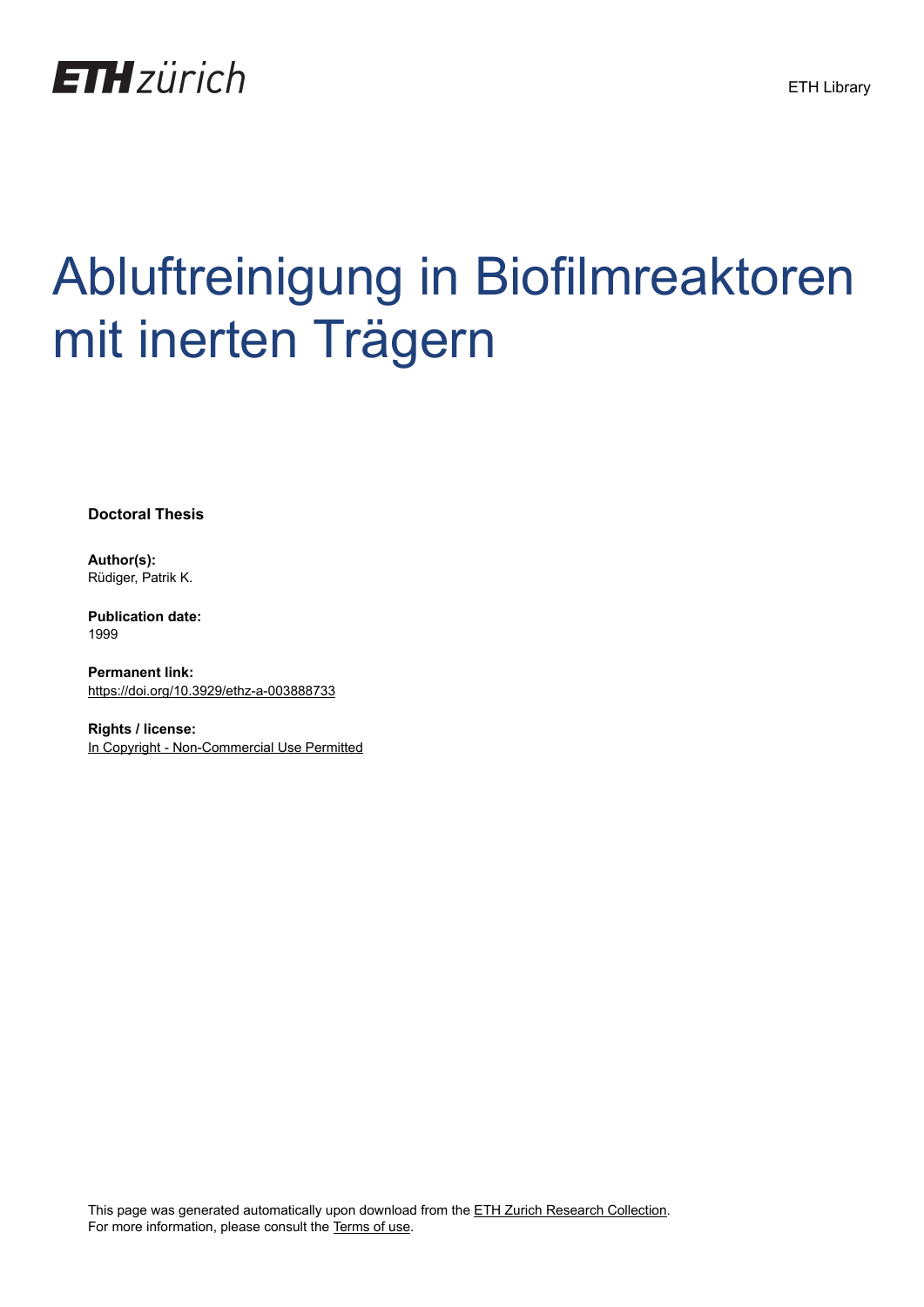Diss. ETH Nr. 13229

# Abluftreinigung in Biofilmreaktoren mit inerten Trägern

#### ABHANDLUNG

zur Erlangung des Titels DOKTOR DER TECHNISCHEN WISSENSCHAFTEN dei

#### EIDGENÖSSISCHEN TECHNISCHEN HOCHSCHULE ZÜRICH

vorgelegt von

#### PATRIK KONRAD RÜDIGER

Dipl. Verf.-Ing. ETH geboren am 7. Februar 1969 von Lauterbrunnen, BE

Angenommen auf Antrag von Prof. Dr. Ph. Rudolf von Rohr, Referent Prof. Dr. E. Heinzle, Korreferent

Zürich 1999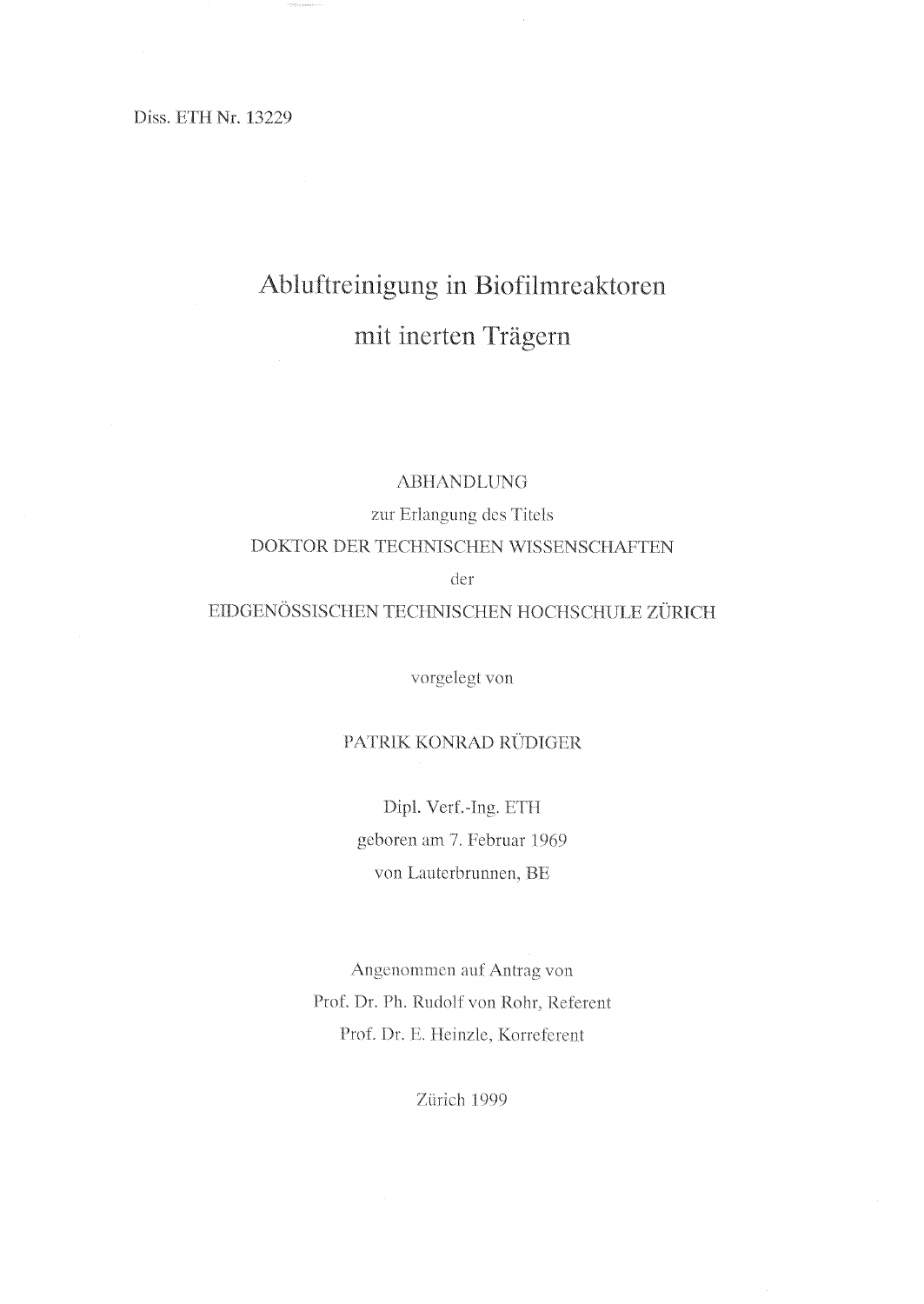## Zusammenfassung

Emissionen flüchtiger Kohlenwasserstoffe verursachen Gerüche und beeinträchtigen sowohl die menschliche Gesundheit, als auch die Umwelt. Direkt und indirekt führen sie zur Zerstörung der stratosphärischen Ozonschicht und zur Entstehung von Ozon in der bodennahen Troposphäre. Trotz der Verbesserung von Produktionsprozessen sind weiterhin End-of-Pipe-Massnahmen zur Reduktion der emittierten Menge flüchtiger Kohlenwasserstoffe notwendig.

Biofilmreaktoren wie der Biotricklingfilter und der Biofilter werden für die biologische Abluftreinigung für tief- bis schwachbeladene Abluftströme und für die Geruchsbeseitigung eingesetzt. Biotricklingfilter erlauben im Gegensatz zu Biofiltern die Kontrolle der Konzentration anorganischer Nährstoffe, der Feuchtigkeit und des pH-Wertes in der Reaktionszone. Ein ungelöstes Problem bleibt die unkontrollierte Akkumulation von Biomasse im Reaktor, welche zu Verstopfungen führen kann. Für die Behandlung von Abluft. mit Konzentrationsfluktuationen sind biologische Systeme aufgrund ihrer geringen Speicherkapazität ungeeignet und erfordern die Kombination mit anderen Verfahren.

Zielsetzung der vorliegenden Arbeit war die Vertiefung des Verständnisses der diesen Problemen zugrundeliegenden Prozesse. Basierend auf den gewonnen Erkenntnissen waren Lösungen für die betriebssichere Behandlung von Abluft in Biofilmreaktoren vorzuschlagen.

Die Untersuchungen der Biofilmakkumulation und des Schadstoffabbaus wurden an einem Biotricklingfilter mit einem Reaktorvolumen von 98 l und einer strukturierten Pakkung vom Typ Sulzer Mellapak 250.Y aus Polypropylen als Biofilmträger durchgeführt. Als Modellschadstoff wurde Toluol verwendet. Für die Untersuchung der Biofilmakkumulation und dessen Einflüsse auf den Biotricklingfilterbetrieb wurden Röntgenstrahlen-Computertomographie, Endoskopie und in-situ Gravimetrie eingesetzt.

Für die computertomographischen Untersuchungen wurde der Biotricklingfilter während 50 Tagen bei einer Temperatur von 30° C, einer hydraulischen Gasverweilzeit von 26.5 s,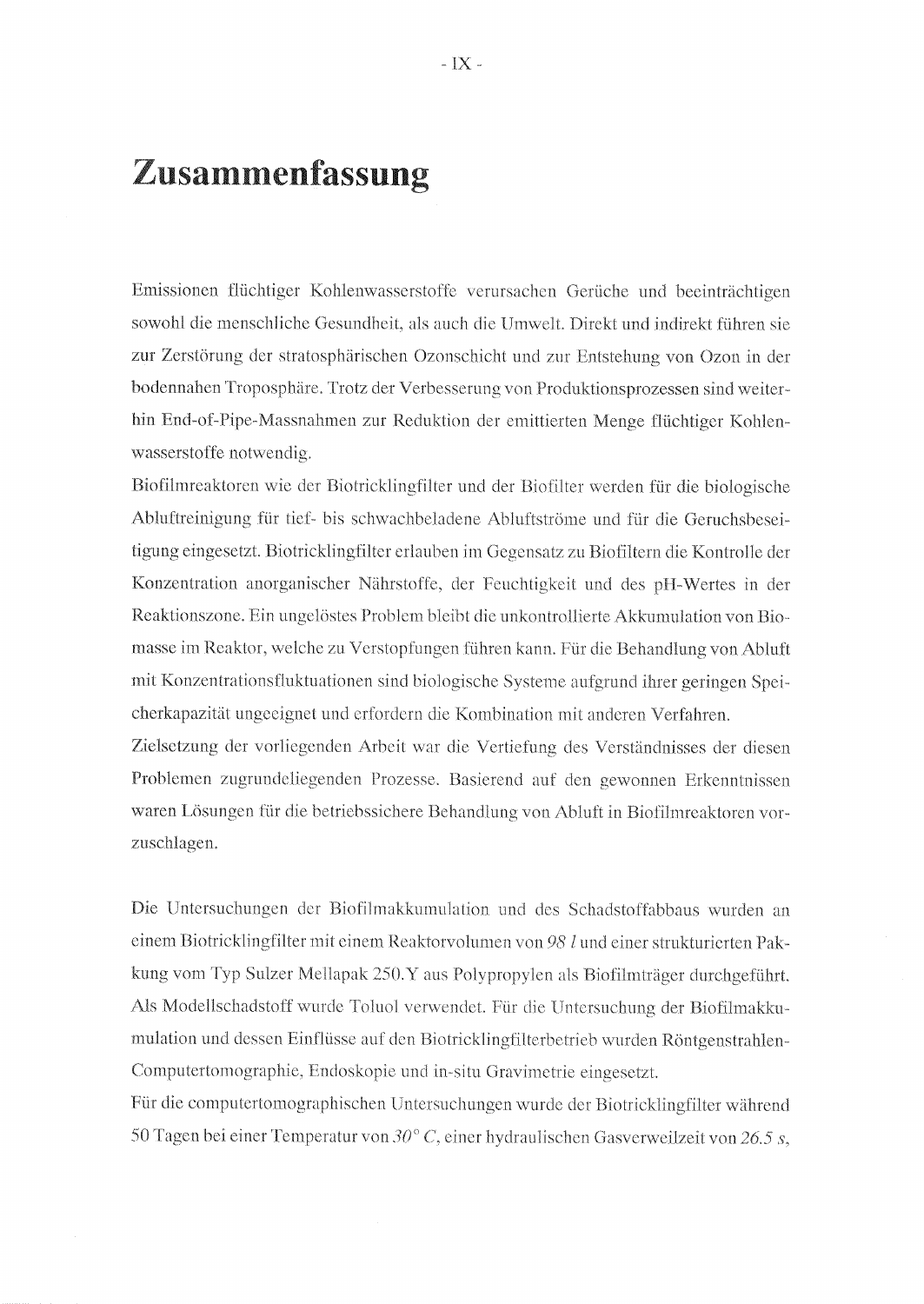einer Toluolkonzentration von 2 g/m<sub>N</sub><sup>3</sup> und einer Berieselungsdichte von 10 m<sup>3</sup>/(m<sup>2</sup>h) betrieben. Aus den tomographischen Bildern konnte mit Bildanalyse und geometrischen Beziehungen die Biofilmdicke, der Biofilmvolumenanteil und die spezifische Oberfläche ermittelt werden. Die Analyse der geometrischen Parameter ergab nach 50 Tagen Betrieb eine Abnahme der spezifischen Biofilmoberfläche um  $13\%$  und des Gasvolumenanteils um 44 % bei einer mittleren Biofilmdicke von 1.9 mm. Nach einer Betriebszeit von 50 Tagen zeigten die tomographischen Bilder Kanäle in der Packung, die vollständig mit Biofilm zugewachsen waren. Die Biofilmakkumulation begünstigte das Flüssigkeitsrückhaltevermögen des Filterbetts. Nach 50 Betriebstagen führte die Biofilmakkumulation und deren Einfluss auf den Flüssigkeitsholdup zu einem Anstieg der Biotricklingfiltermasse um  $43$  kg.

Mit einem dimensionslosen mathematischen Modell der Schadstoffcliniination im Biotricklingfilter und einer Grössenordnungsanalysetechnik konnte der Einfluss der geometrischen Grössen des Biofilms und der dimensionslosen Prozessparameter auf den Abscheidegrad ermittelt werden. Der Vergleich der Modellanalyse mit Abbaumessungen zeigte das stoffübergangslimitierte Regime im ganzen ausgemessen Konzentrationsbe reich bis 15 g/m<sub>N</sub><sup>3</sup>.

Die Abwasserreinigung mit dem Rotating Biological Contactor ist eine akzeptierte Tech nik. Durch die Rotation des mit einer Welle fest verbundenen, teilweise eingetauchten Biofiiniträgers durch das Abwasser, wird eine regelmässige Scherkrafteinwirkung auf den Biofilm ausgeübt. Dadurch wird das Biofilmwachstum limitiert und es stellt sich ein Gleichgewicht zwischen Biofilmablöstmg und Biofilmwachstumein. Ein entsprechender Reaktor wurde für die Abluftreinigung modifiziert. Abbaumessungen zeigten für Dichlormethan flächenspezifische Eliminationsleistungen, die vergleichbar mit Messungen an Biotricklingfiltern waren. Eine Verbesserung der Abluftführung wurde durch die Verwendung einer Hohlwelle angestrebt. Die Luft strömt bei diesem Reaktortyp aus der mit Öffnungen versehenen Hohlwelle in radialer Richtung in die Packung.

Für die biologische Behandlung von Abluft mit fluktuierenden Konzentrationen sind sowohl additive als auch integrierte Speicher bekannt. Integrierte Systeme haben den Vorteile eines geringeren apparativen Aufwands. Ein Beispiel ist die Verwendung von Aktivkohle als Biofilmträger. Mit einem mathematischen Modelt und mit der Grössen-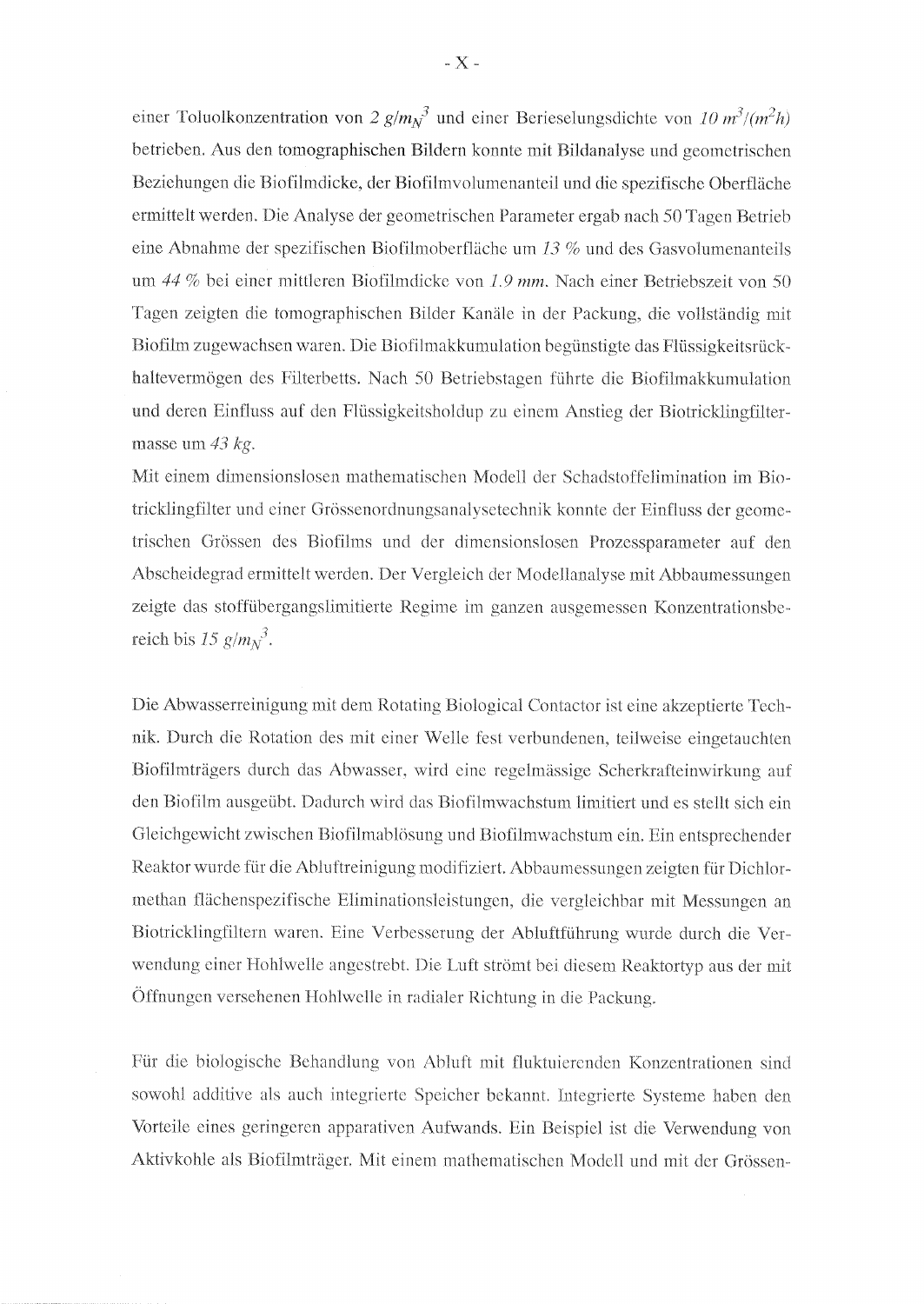ordnungsanalyse konnte für ein Aktivkohle/laminarerFilm/Flüssigkeits-System mit Toluol als Schadstoffkomponente gezeigt werden, dass die Diffusion durch den laminaren Film der für den Stoffübergang limitierende Schritt darstellt. Modellrechnungen zeigten den dominierenden Einfluss der Regenerationszeit auf die Speicherkapazität von Aktivkohle. Die Adsorptionskapazität der Aktivkohle kann nur dann ausgenutzt werden, wenn genügend Zeit für die Desorption und den biologischen Abbau der Schadstoffe eingesetzt wird.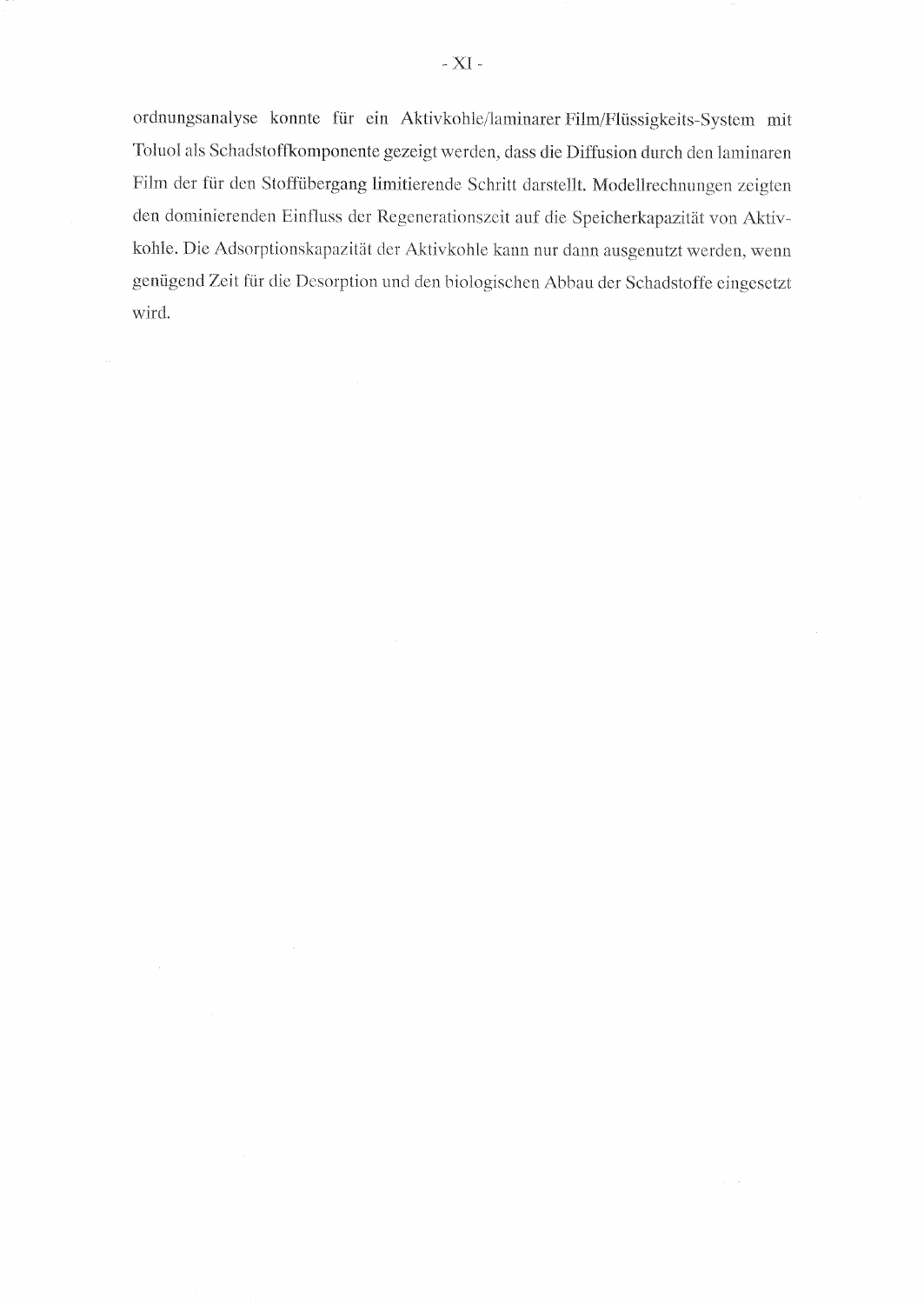## Abstract

Emissions of volatile organic compounds (VOCs) can harm the human health as well as the environment. In a direct or indirect way they may lead to stratospheric ozone depletion and to the formation of tropospheric ozone. In spite of in-process improvements, there exists still a need for end-of-pipe solutions to reduce volatile organic carbon emissions. Biofilm reactors, e. g. biotrickling filters and biofilters, are applied to treat waste air with low concentrations of volatile organic compounds or odors. In biotrickling filters pH and nutrient concentration in the liquid phase can be controlled. Biomass accumulation, however, remains an uncontrollable Operation parameter.Excessive biofilm growth may lead to clogging and subsequently to the halt of biotrickling filter operation. Due to their low storage capacity. biotrickiing fiiters for waste gas treatment are not suited to treat air with fluctuating concentrations.

The goal of this study was the improvement of the understanding of these processes. Based on these findings, solutions for the stable long term operation of biofilm reactors were suggested.

The investigation of biomass accumulation and degradation of pollutants was studied in <sup>a</sup> <sup>98</sup> liter-biotrickling filter packed with <sup>a</sup> polypropylene struetured Sulzer Mcllapak  $250.Y$  as biofilm carrier. Toluene was used as a model compound. X-ray computed tomography, endoscopy and in-situ gravimetry were used to investigate biomass accumulation and its impact on the biotrickling filter operation.

The biotrickling filter was operated during a 50 day period at a temperature of 30  $^{\circ}$ C, a hydraulic gas residence time of 26.5 sec., a toluene concentration of 2  $g/m<sub>N</sub><sup>3</sup>$  and a liquid load of 10  $\text{m}^3/\text{(m}^2\text{h})$ . Based on geometric correlations, the specific surface area, the mean biofilm thickness and the biofilm volume fraction could be estimated from tomographic images. After 50 days of operation a decrease of 13 % for the specific surface area and of <sup>44</sup> % for the gas volume fraction at <sup>a</sup> mean biofilm thickness of L.9 mm were observed. Biofilm accumulation enhanced the liquid hold-up and its impact on the water hold-up led